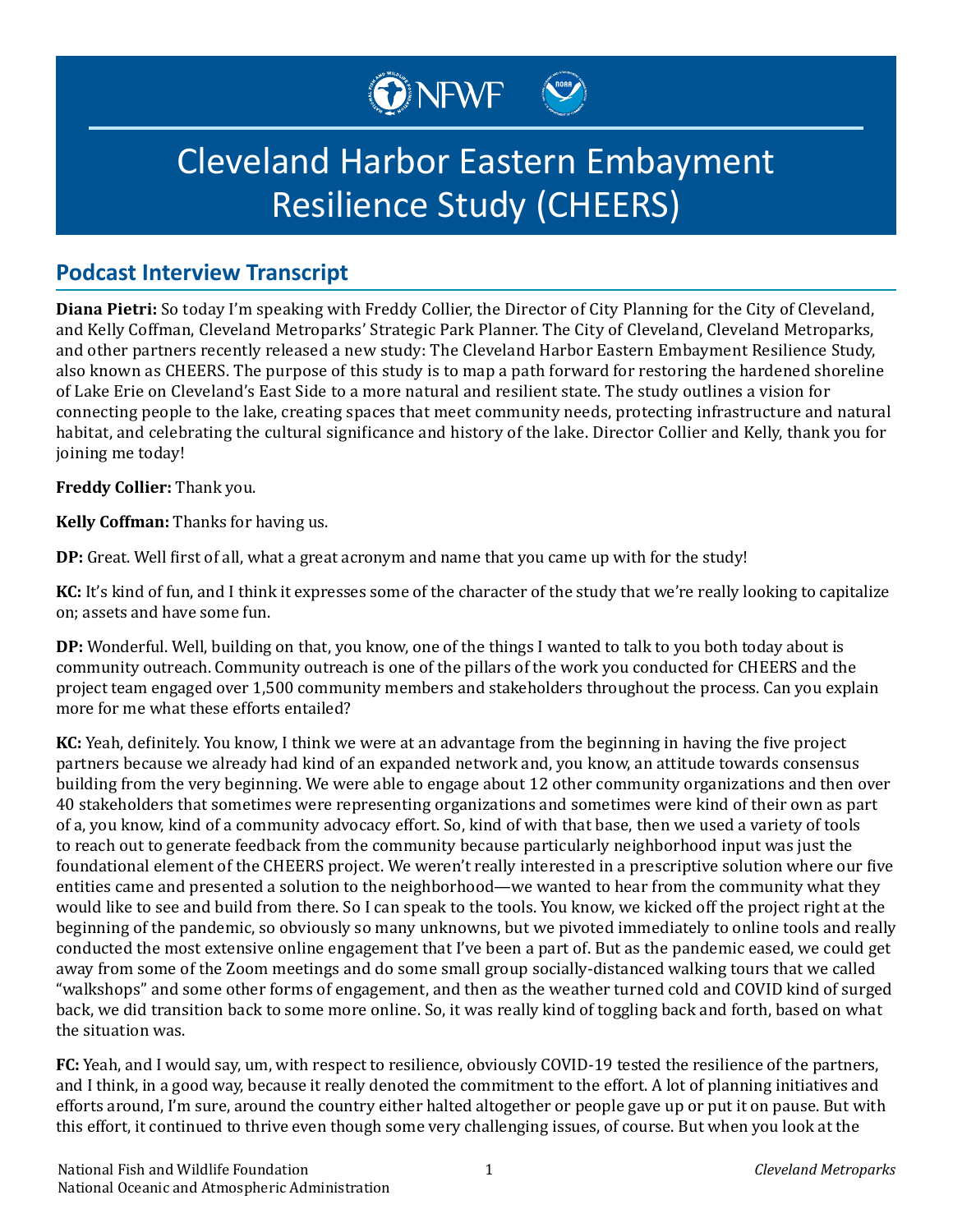effort overall, to Kelly's point, the engagement was dynamic, it wasn't one-dimensional. It was a situation where the partners, Metroparks and those involved kind of took what was given to us and leveraged it, and just the number of people who participated is a testament to how important it is, and I think that's what really is the thing that builds confidence, when you know that it matters to folks.

**DP:** Yeah, thanks for that. And building on that theme of resilience, I think that's a really great point that you made about the resilience of the partners and those involved, but another thing I was wondering about is how you think these efforts and everything you did as part of CHEERS and for this study will build the social resilience of the communities surrounding Cleveland harbor.

**FC:** Yeah, I will say this, the relationship between people and land is important. And when we think about the legacy of structural racism and the lack of access to amenities, those are policy decisions, you know, and how we allow people to access land is really going to be key to creating equity as we move forward in the future. And another reason why I think this initiative was really relevant is because, and I've said this before on many occasions, you know, open space, access to these amenities, the water is God's gift to the community, and everybody should have access to it no matter what their income is or ability level is, and open space is a great equalizer. You know, when you have open space, people get really creative, and I think that's key to this notion of social cohesion, is creating the spaces and the places where you don't have the hierarchy, you know, where everybody is literally on an equal playing field so, we see this whole effort as something that is going to help to change the culture a bit, of how we think about policy and how we think about how we invest in our waterfront.

**DP:** Yeah, building on that—and those are great points about equity and about thinking about that community engagement—while those are great outcomes to achieve, sometimes when you're engaging diverse communities and cultures, I've seen, and you've described in other conversations with our team, this is a very diverse area with a confluence of different cultures. How did the project team have to adapt their engagement methods to ensure culturally sensitive engagement strategies in the types of activities you described previously, Kelly?

**KC:** We were really fortunate to have great support from the local community development corporations. Cleveland has a tremendous group of CDCs, and in some cases, it was something we should all be paying attention to, but it was in our project materials, in our renderings, making sure that the people illustrated in those documents reflect the community that we're serving. In other cases, it was translating the community survey. We had the survey translated into Spanish and to Mandarin to meet the community where they are. And then part of it is a more simple, kind of one-to-one, our team and our partnerships, we've gone basically wherever we're invited. We love to share the news about CHEERS, whether it's a community festival, whether it's an online presentation at a group's monthly meeting, and then the other piece that's grown from this is that we're not really looking at this as a single project. We're looking at this as an ongoing relationship, and there are interim steps that can be taken before the bright shiny object is in place. This Saturday we have a popup event in one of the existing parks, and that's made possible through a number of additional partners. So, I feel that we've been really fortunate that people have joined the effort and continue to add to what we're trying to do with CHEERS.

**DP:** Well, that's great to hear about those continued efforts, and the last question I have for you both is, what's next for CHEERS?

**FC:** Well, I'll start by saying implementation. You know, plans are—sit on the shelf because people don't move on them, it's not because the planning is bad, it's because people don't act. And I think you have a coalition of people who are willing. There is the political will, we're in an election year this year; however, I think that everyone in our community, I think, understands clearly how important leveraging our waterfront assets are. And equity has become a hallmark in the hearts and minds of people from the highest level all the way down to, you know, Mrs. Smith on 123 Street, so I think it's become a value. So, I don't think the effort will ever be lost, and the good thing about this project is its one of those projects that I think people see as lasting beyond them. You know, it's not about you, it's about what you can do, for the people and the community, and this is one of those gifting-type projects where it's gonna gift something to the neighborhoods and to the residents. And going after money, you know, I can't stress that enough, these plans and products as an enticement to get money, you know, that's really what they're designed to do, and we at the city from a financial standpoint as well as from a regulatory standpoint, we didn't talk much about that. You know, we have to help create the conditions for these things to happen.